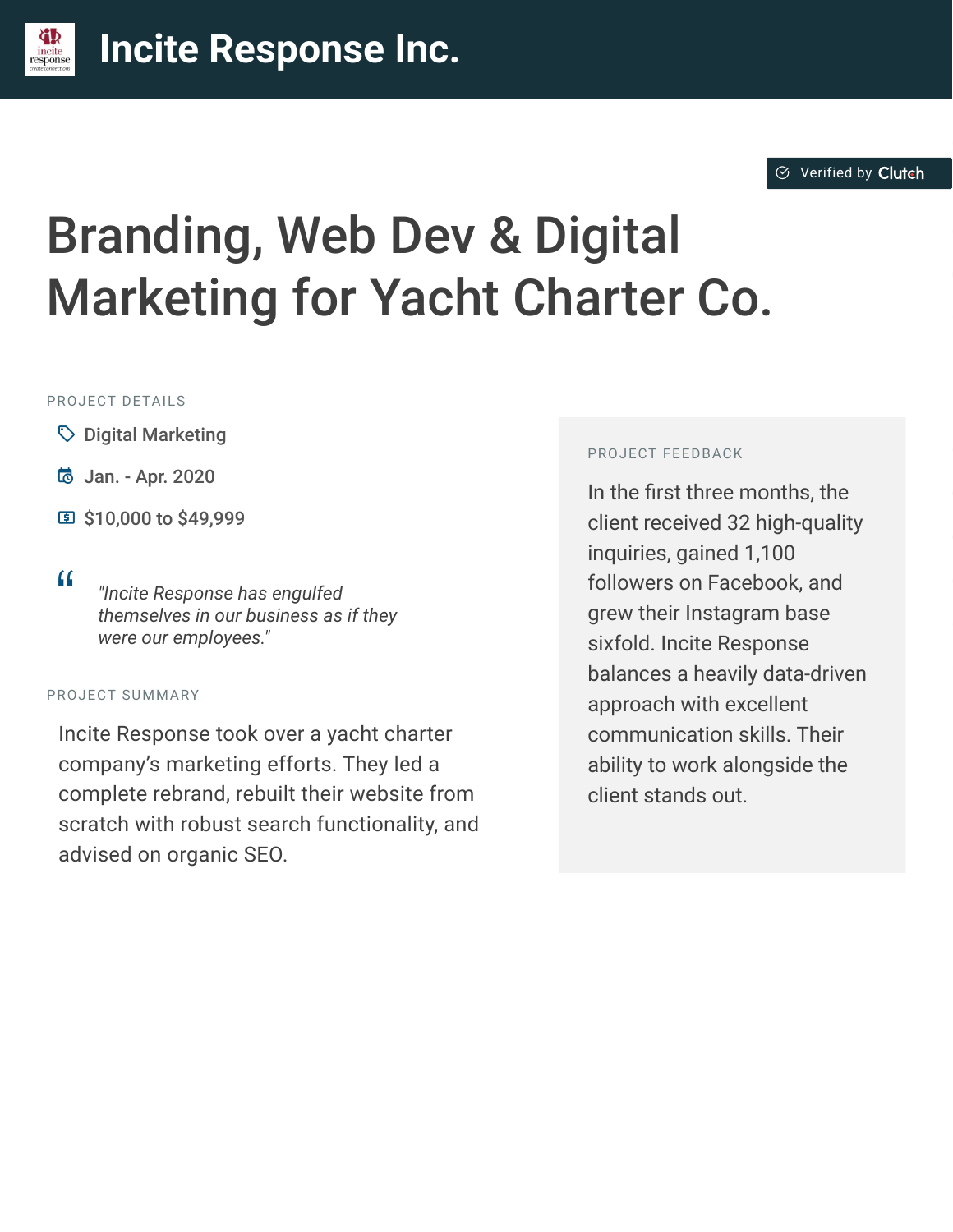#### **[I](https://clutch.co/profile/incite-response-0?utm_source=case_studies&utm_medium=logo)ncite Response Inc.** incite

# The Client

凉

### Introduce your business and what you do there.

I'm the CEO of Canvas Yacht Charters. We charter yachts and boats to customers.

# The Challenge

#### What challenge were you trying to address with Incite Response Inc.?

We had a previous marketing and advertising company that, after a year and a half, wasn't delivering the results we needed. We decided to find an alternative and chose Incite Response.



#### CLIENT RATING

5.0 Overall Score

| Quality:     |  | 5.0 |
|--------------|--|-----|
| Schedule:    |  | 5.0 |
| Cost:        |  | 5.0 |
| Would Refer: |  | 5.0 |

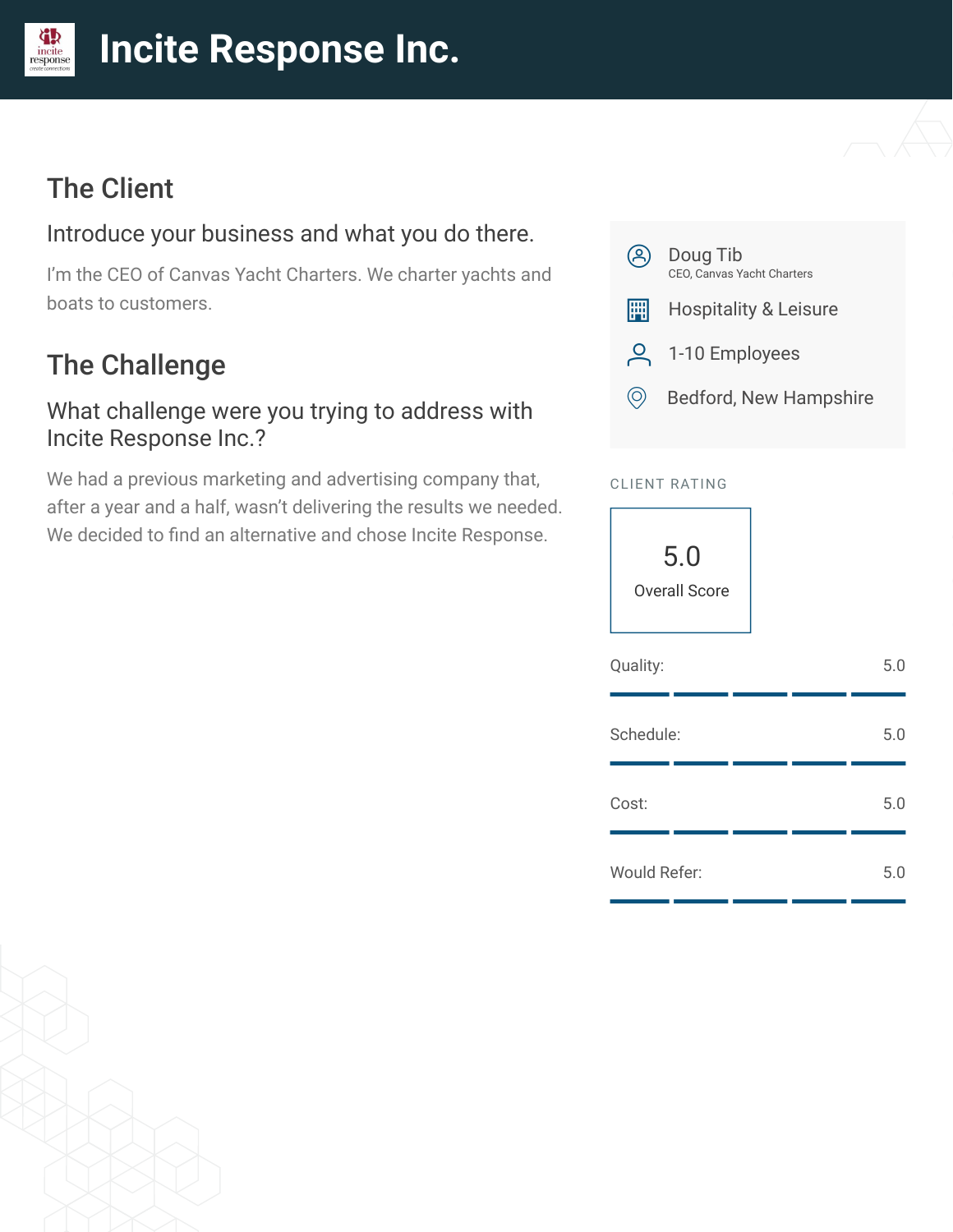# The Approach

incite<br>response

#### What was the scope of their involvement?

We started off with a dozen phone calls talking about our business model, target clientele, area of operation, and more. They then went out and learned our competitors' models. One thing I really appreciate is that they are data wizards. The amount of data and research Incite Response does behind the scenes has been a game-changer. They understand data, metrics, and how to dance with Google.

During the process, we completely rebranded ourselves. We changed our name, our logo, how we function, and how we targeted our customers. We also redid our social media functionalities on Facebook and Instagram. We also put a press release and some articles based on their recommendation to grow our organic SEO.

We did a complete website redesign as well. Incite Response dissolved our previous website and recreated it in WordPress based on what we were hoping for it to look like, looking at our competitors and their successes. Incite Respons added high-end pictures and a video on our home page. They also implemented a yacht search feature where clients can search for available yachts by location, type of yacht, the number of passengers, the price, date, and more. This requires huge infrastructure behind the scenes.

#### What is the team composition?

I work with David (President) and Laura (Vice President).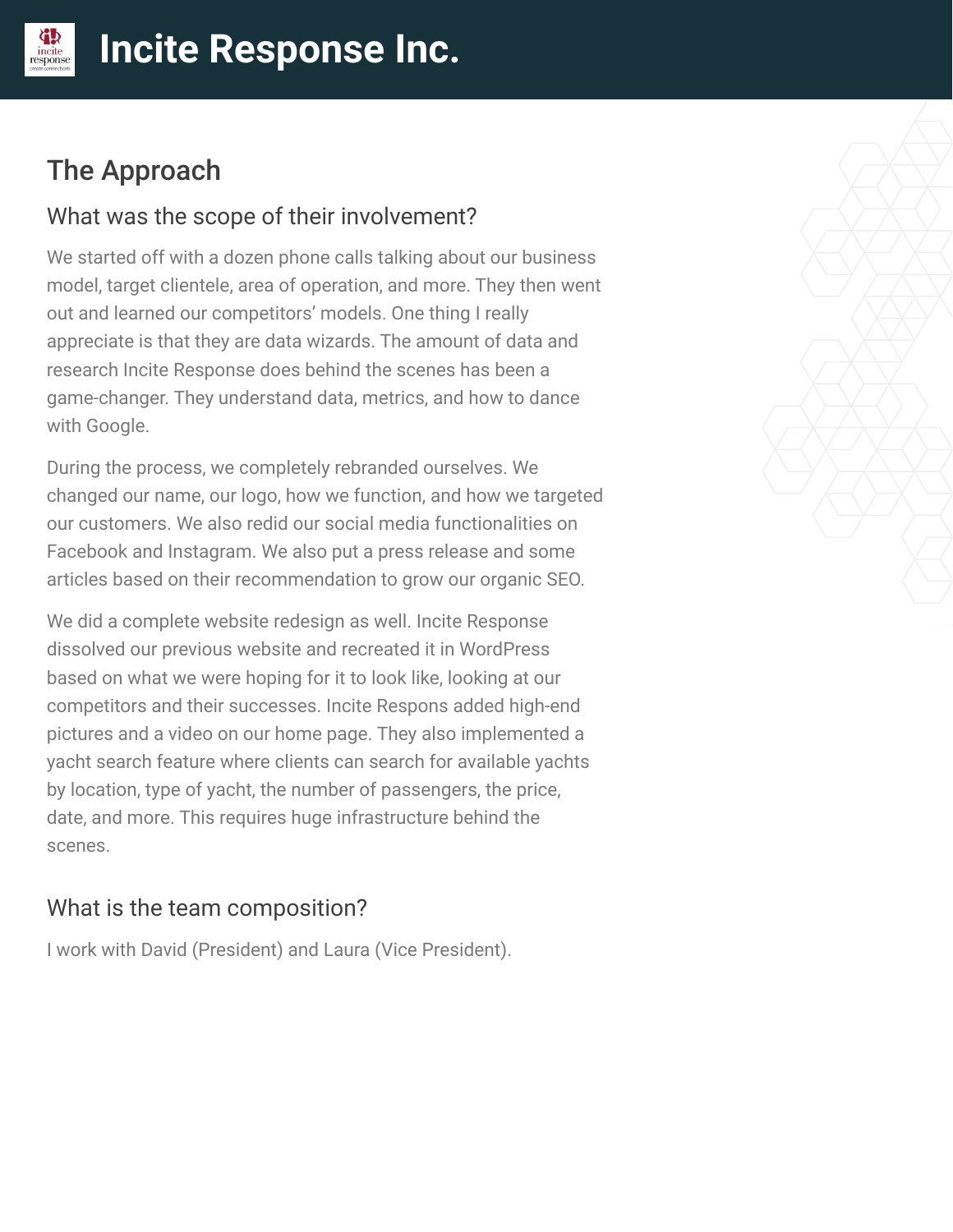

## How did you come to work with Incite Response Inc.?

We first looked at local agencies because we like to have a personal relationship with face-to-face meetings. That didn't work so we searched online. We were looking for data-driven agencies that had experience in the transportation and travel industry as well as great reviews. We looked at Clutch and other rating agencies, and the feedback that Incite Response got was spectacular.

Based on our criteria, we picked three companies. There were two rounds of interviews with each candidate, and we settled on Incite Response. Part of it was personality-based: we wanted to see if they understood they were saying. We also wanted to see how much they wanted to work with us; the second interview would let us see how much each candidate researched us and did their due diligence since our first meeting.

## How much have you invested with them?

We've spent between \$10,000–\$50,000.

## What is the status of this engagement?

We began right around January 2020, and Incite Response finished the website around April the same year. We're still working together.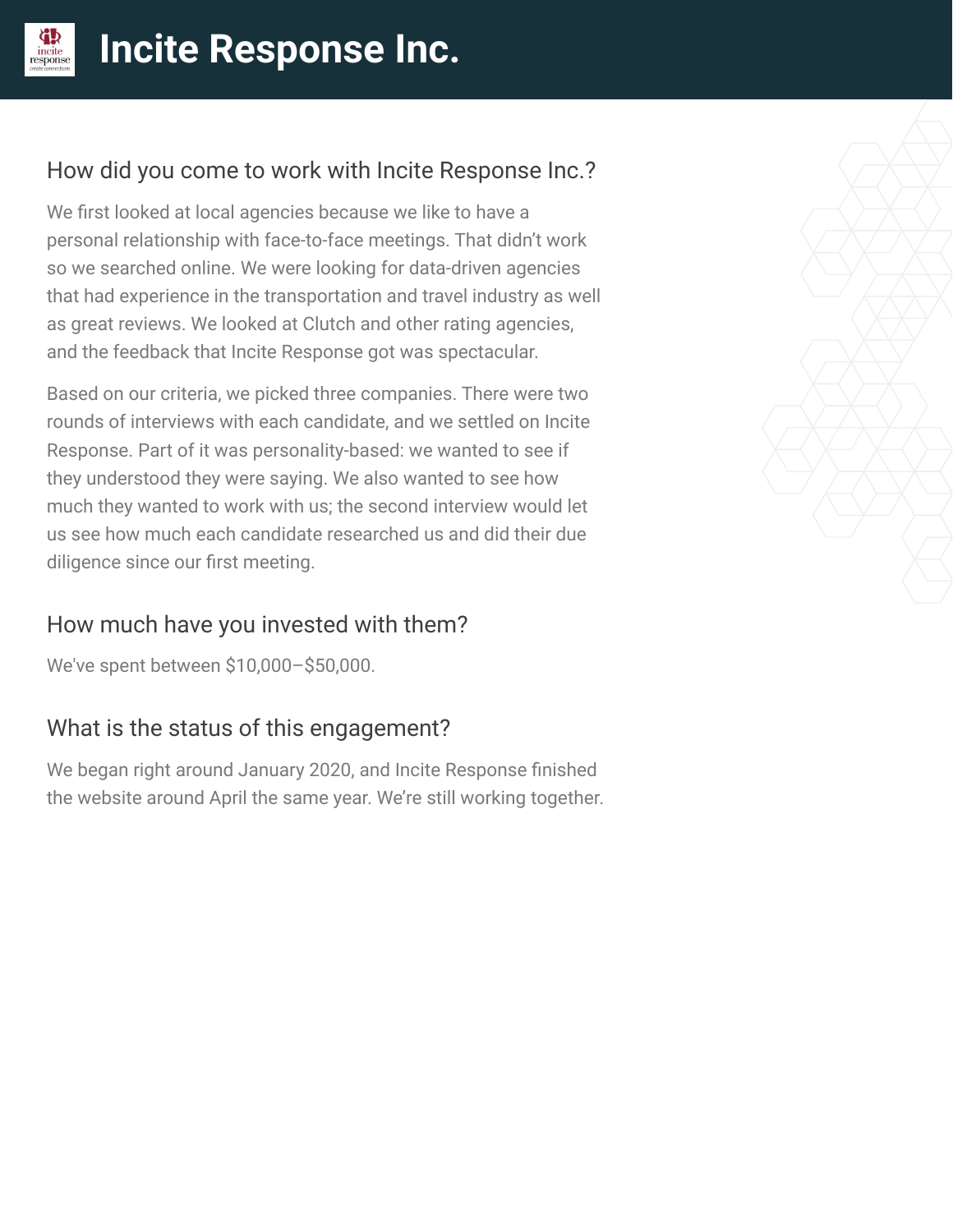# The Outcome

#### What evidence can you share that demonstrates the impact of the engagement?

In fewer than three months, we've had 32 spot-on inquiries that we're working with. Incite Response is able to target people looking to do what we provide. We were in trouble as a business before, but Incite Response saved us.

Our industry is based on leads and bookings. Over three months, we have had a handful of bookings. We also look at metrics elsewhere, like our Facebook presence. With our previous agency, after one and a half years, we only attained 500 followers. In three months with Incite Response, we reached 1,600. On Instagram, we went from 60 to over 400 followers.

### How did Incite Response Inc. perform from a project management standpoint?

The one thing we value the most from Incite Response is their communication ability. We correspond via email or phone call, and their response is excellent. The three-hour time zone difference had us concerned until we got to know them, their work culture, and their passion. It hasn't been an issue at all.

## What did you find most impressive about them?

Incite Response has engulfed themselves in our business as if they were our employees. They listen, they care, they give incredible advice, and they're conscious of our money. The people there are just wonderful.